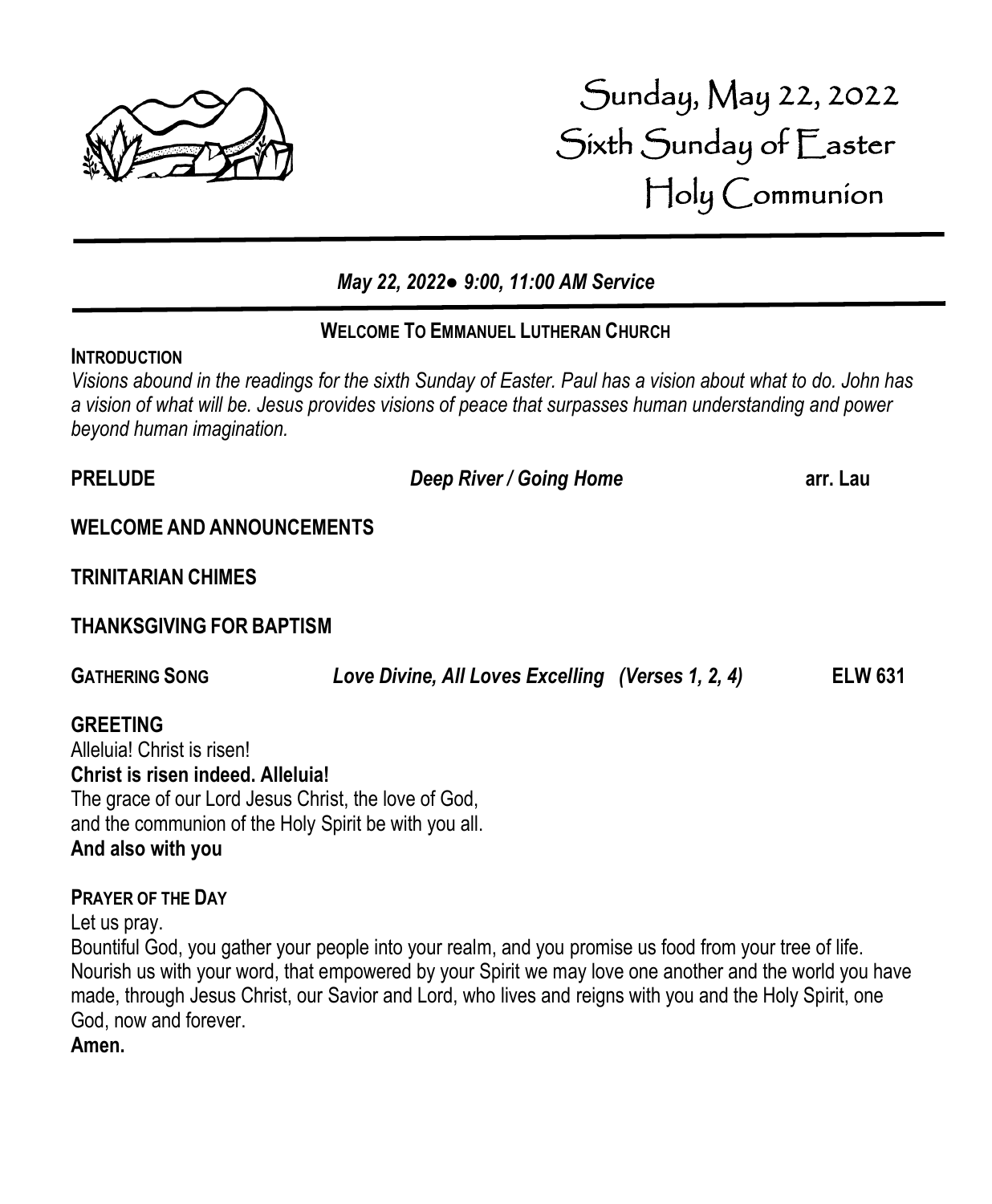### **First Reading: Acts 16:9-15**

*A vision compels Paul to move his ministry into Greece. There he meets Lydia, an important person in the business community, whose heart has been opened by God to receive the gospel. Her conversion and baptism provide the impetus for the founding of the church at Philippi.*

# **The word of the Lord. Thanks be to God.**

# **Second Reading: Revelation 21:10, 22--22:5**

*John's vision of a new Jerusalem coming out of heaven provides continuity with God's past actions. Yet in this new city, God's presence replaces the temple, and the glory of God and the Lamb supplants sun and moon.*

The word of the Lord. **Thanks be to God.**

*The assembly stands to welcome the gospel.* **GOSPEL ACCLAMATION**

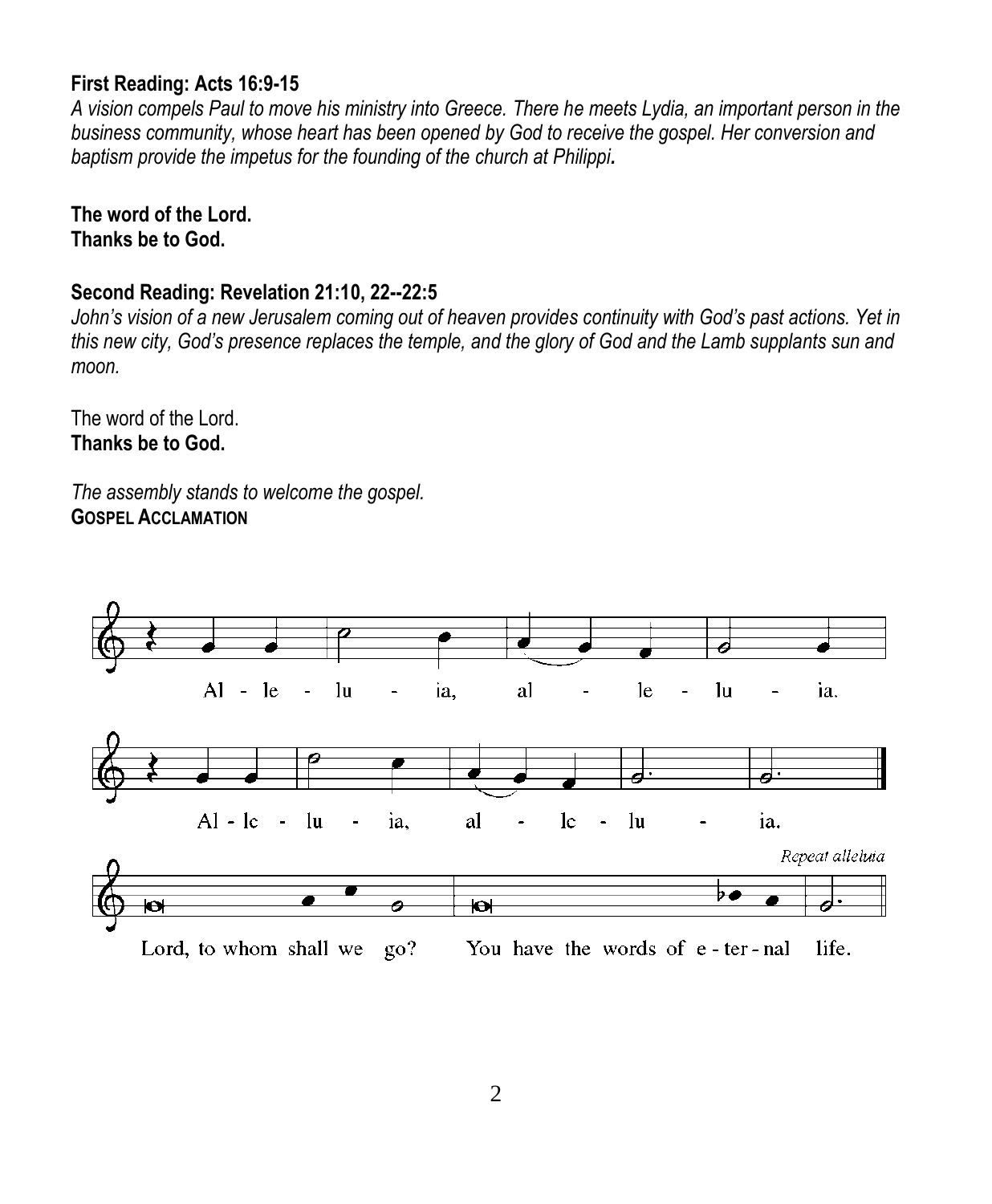### **Gospel: John 14:23-29**

*As Jesus talks of returning to the Father, he promises to send the Advocate, the Holy Spirit, who will teach Jesus' followers and remind them of all that Jesus taught. Even more, those in whom God makes a home will experience a peace that overcomes fear.*

The holy gospel according to St. John, the fourteenth chapter. **Glory to you, O Lord.**

The gospel of the Lord. **Praise to you, O Christ.**

*The assembly is seated.* **SERMON Pastor Rick Bliese**

*A moment of silent meditation follows the sermon.*

# **HYMN OF THE DAY:** *We Sing of Loyal Lydia* **Downing Tune: Behold, the Dance of Trinity (KINGSFOLD)**

1--We sing of loyal Lydia who dealt in purple dye, a woman Paul and Silas found at prayer in Philippi. Her heart was warmed when she heard Paul relate God's love for all. She and her household were baptized. They answered God's clear call.

2--This widow tested culture's rules by opening her home to Paul and those who came to hear how they such faith could own. When Paul and Silas were in jail, she suffered deep despair. Yet when the jailer was transformed, she knew God answered prayer.

3--When her friends moved from Philippi, they left believers blessed. And Lydia helped the church to grow as they their faith confessed. May we today our witness share that other hearts be stirred. Let us take courage as we dare to daily live God's Word.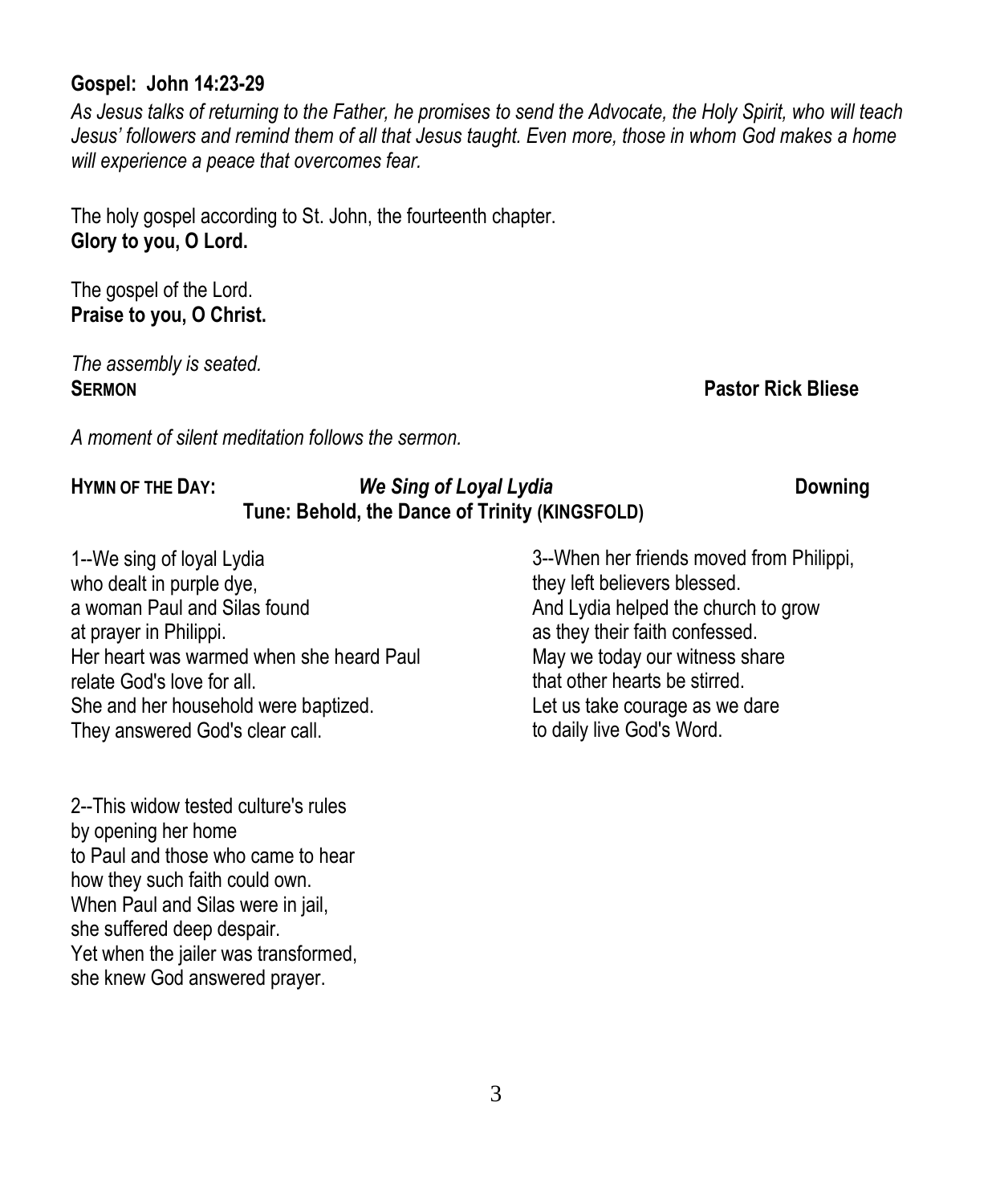### **THE NICENE CREED**

**We believe in one God, the Father, the Almighty, maker of heaven and earth, of all that is, seen and unseen.**

**We believe in one Lord, Jesus Christ, the only Son of God, eternally begotten of the Father, God from God, Light from Light, true God from true God, begotten, not made, of one Being with the Father; through him all things were made. For us and for our salvation he came down from heaven, was incarnate of the Holy Spirit and the virgin Mary and became truly human. For our sake he was crucified under Pontius Pilate; he suffered death and was buried. On the third day he rose again in accordance with the scriptures; he ascended into heaven and is seated at the right hand of the Father. He will come again in glory to judge the living and the dead, and his kingdom will have no end.**

**We believe in the Holy Spirit, the Lord, the giver of life,**

**who proceeds from the Father and the Son,\* who with the Father and the Son is worshiped and glorified, who has spoken through the prophets. We believe in one holy catholic and apostolic church. We acknowledge one baptism for the forgiveness of sins. We look for the resurrection of the dead, and the life of the world to come. Amen.**

### **PRAYERS OF INTERCESSION**

Set free from captivity to sin and death, we pray to the God of resurrection for the church, people in need, and all of creation. *God, in your mercy*, **hear our prayer.**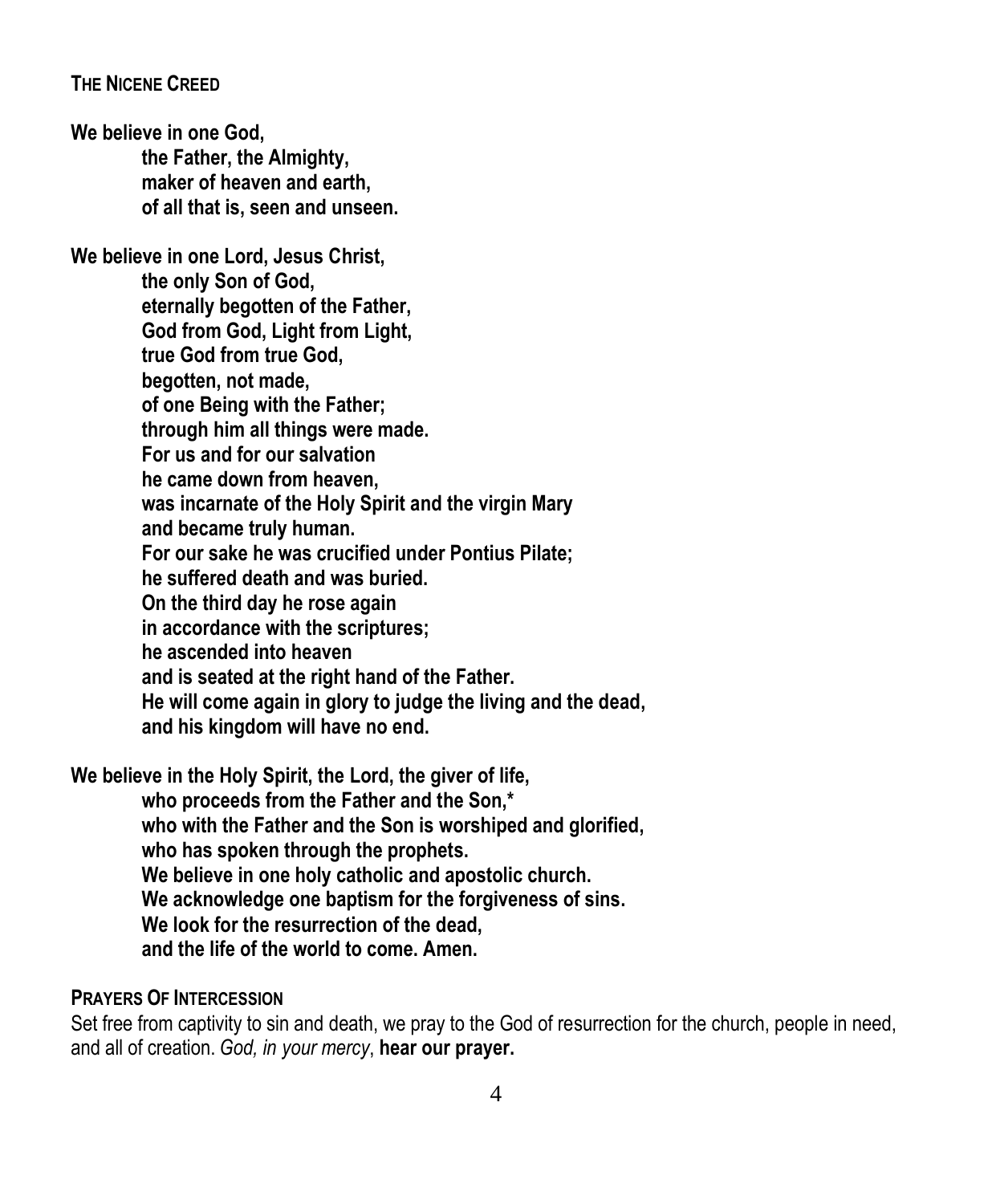# **PEACE**

*The presiding minister and the assembly greet each other in the peace of the risen Christ.* The peace of Christ be with you always.

# **And also with you.**

*The people may greet one another with a sign of Christ's peace, and may say, "Peace be with you," or similar words.*

# **OFFERING**

*An offering is gathered for the mission of the church, including the care of those in need. During this time, the table is set.*

*The ushers will come forward and distribute the offering plates to the congregation.*

#### **OFFERTORY** *Kum Ba Yah* **arr. Simms Jan Gazdic, soloist**

*Kum ba yah, my Lord, kum ba yah. Kum ba yah, my Lord, kum ba yah. Kum ba yah, my Lord, kum bah ya, Oh, Lord, kum ba yah. Someone's cryin', Lord, kum ba yah. Someone's cryin', Lord, kum ba yah. Someone's cryin',' Lord, kum ba yah. Oh, Lord, kum ba yah. Someone's singin' Lord, kum ba yah. Someone's singin' Lord, kum ba yah. Someone's singin' Lord, kum ba yah. Oh, Lord, kum ba yah. Kum ba yah, kum ba yah, kum ba yah.*

# **CONSECRATION OF THE OFFERINGS**

*The pastor will invite the blessing of the offerings. The ushers will bring the bread, wine, and offerings they have received to the altar.*

**OFFERTORY RESPONSE** *We Are an Offering* **ELW 692**

# **OFFERING PRAYER**

Let us pray. Living God, you gather the wolf and the lamb to feed together in your peaceable reign, and you welcome us all at your table. Reach out to us through this meal, and show us your wounded and risen body, that we may be nourished and believe in Jesus Christ, our Savior and Lord. **Amen.**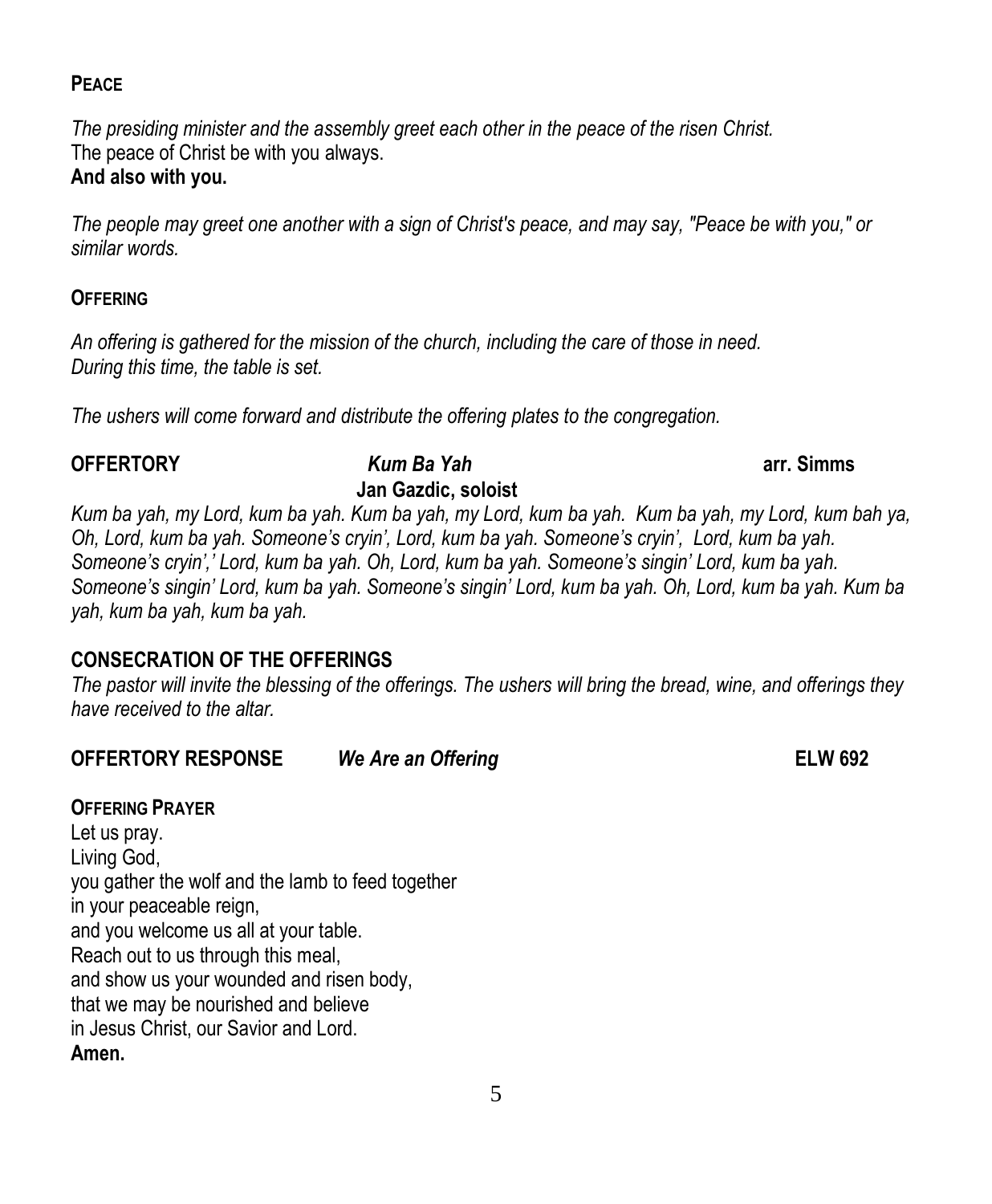# **THE GREAT THANKSGIVING DIALOGUE (SUNG)**

The Lord be with you. **And also with you.** Lift up your hearts. **We lift them to the Lord.**

Let us give thanks to the Lord our God. **It is right to give our thanks and praise.**

### **PREFACE**

It is indeed right, our duty and our joy, that we should at all times and in all places give thanks and praise to you, almighty and merciful God, for the glorious resurrection of our Savior Jesus Christ, the true Paschal Lamb who gave himself to take away our sin; who in dying has destroyed death,

and in rising has brought us to eternal life.

And so, with Mary Magdalene and Peter and all the witnesses of the resurrection,

with earth and sea and all their creatures

and with angels and archangels, cherubim and seraphim,

we praise your name and join their unending hymn:



*Jesus Christ is the host of this Holy Communion, in which we celebrate the Real Presence of Our Lord among us. Jesus' presence is in the sanctuary. Jesus' presence is also real in your home. Please have bread and wine available and ready (or juice). All the baptized are welcome to participate this morning in their homes during the livestream worship. Follow the presiding pastor for instructions.*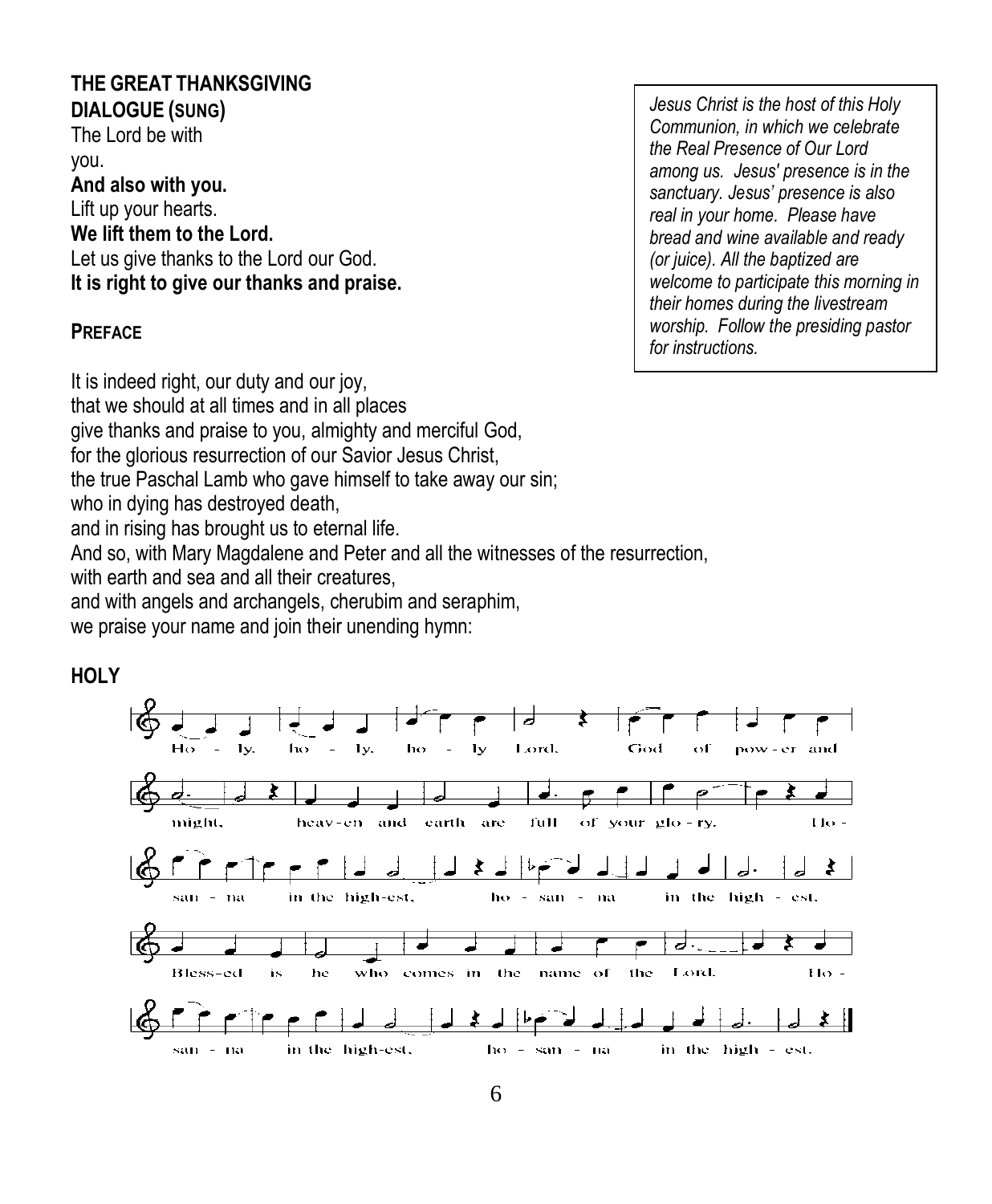### **THANKSGIVING AT THE TABLE**

In the night in which he was betrayed, our Lord Jesus took bread, and gave thanks; broke it, and gave it to his disciples, saying: Take and eat; this is my body, given for you. Do this for the remembrance of me.

Again, after supper, he took the cup, gave thanks, and gave it for all to drink, saying: This cup is the new covenant in my blood, shed for you and for all people for the forgiveness of sin. Do this for the remembrance of me.

# **LORD'S PRAYER**

**Our Father, who art in heaven, hallowed be thy name, thy kingdom come, thy will be done, on earth as it is in heaven.**

**Give us this day our daily bread;**

**and forgive us our trespasses, as we forgive those who trespass against us; and lead us not into temptation, but deliver us from evil.**

**For thine is the kingdom, and the power, and the glory, forever and ever. Amen.**

#### **INVITATION TO COMMUNION**

The risen Christ dwells with us here. All who are hungry, all who are thirsty, come.

#### **COMMUNION**

*When giving the bread and cup, the communion assistants in the sanctuary and at home will say:* The body of Christ, given for you. The blood of Christ, shed for you. *and each person may respond Amen.*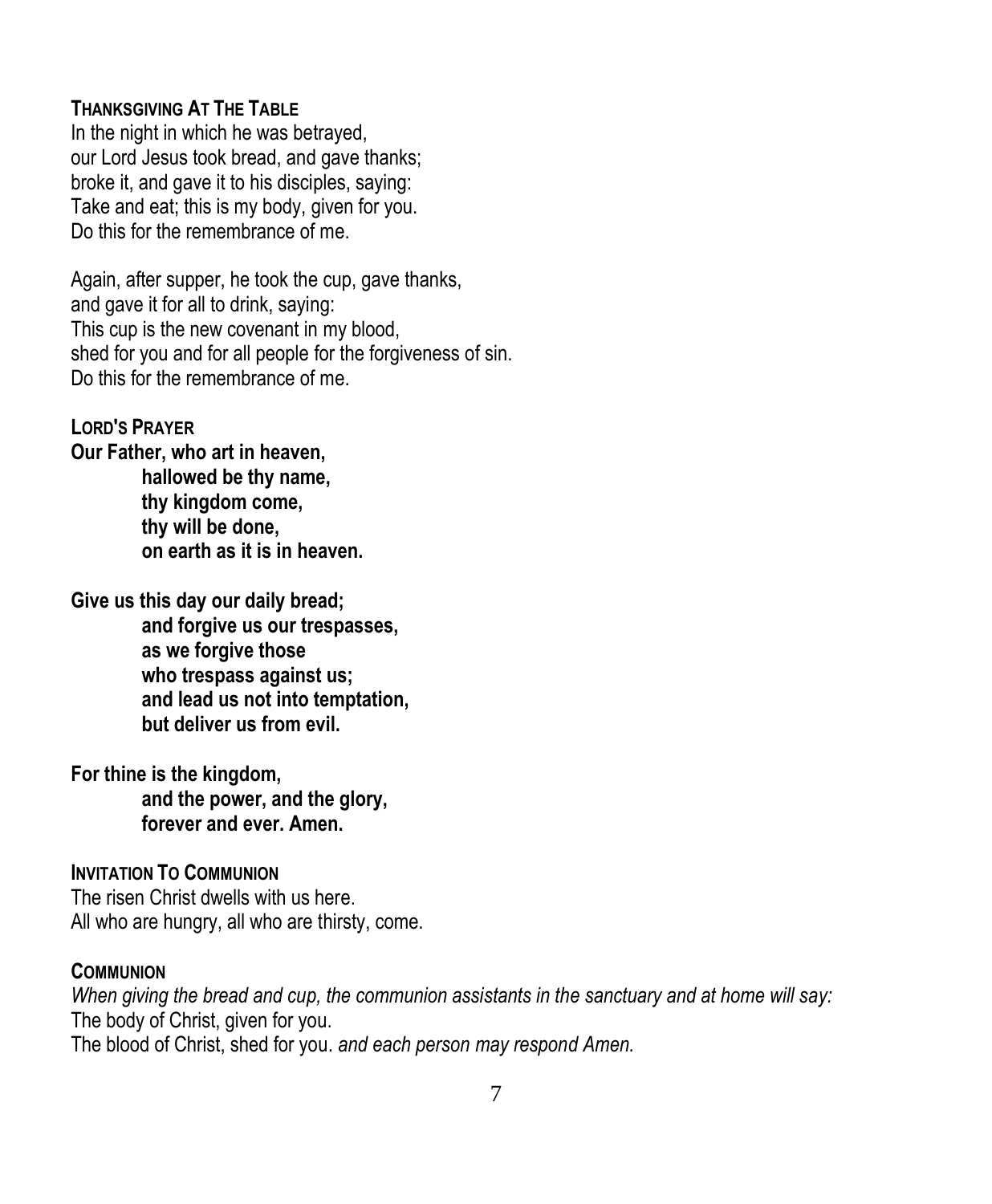# *The assembly stands.* **POST-COMMUNION BLESSING**

The body and blood of our Lord Jesus Christ strengthen you and keep you in his grace. **Amen.**

# **PRAYER AFTER COMMUNION**

Let us pray. We give you thanks, generous God, for in this bread and cup we have tasted the new heaven and earth where hunger and thirst are no more. Send us from this table as witnesses to the resurrection, that through our lives, all may know life in Jesus' name. **Amen.**

# **BLESSING**

God, the Author of life, Christ, the living Cornerstone, and the life-giving Spirit of adoption, ☩ bless you now and forever. **Amen.**

# **SENDING SONG** *Go, My Children, with My Blessing* **ELW 543**

**DISMISSAL** Alleluia! Christ is risen. **Christ is risen indeed. Alleluia!** Go in peace. Tell what God has done. **Thanks be to God.**

**POSTLUDE** *Trumpet Tune* **Sherwin-Mars**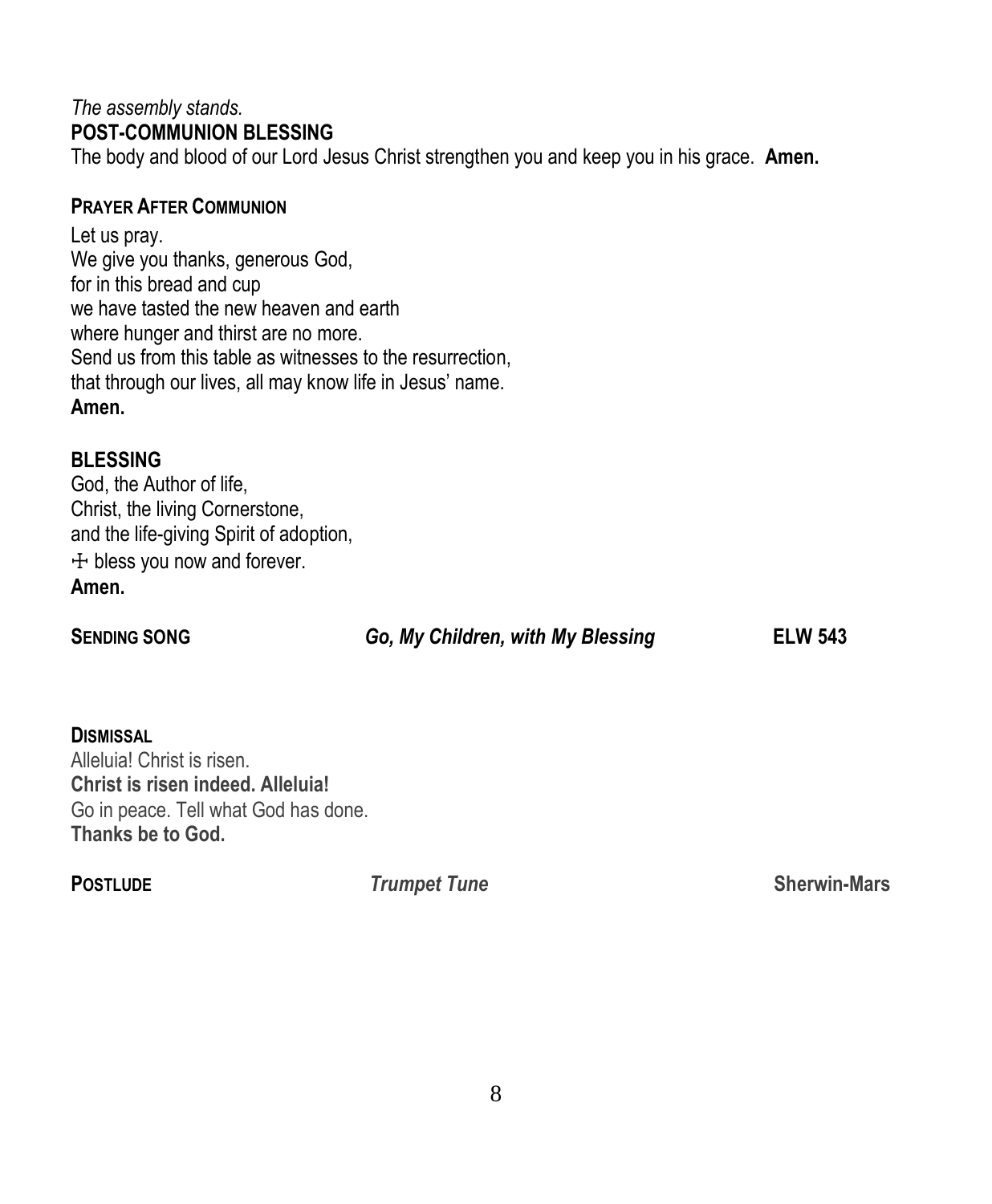Copyright © 2022 Augsburg Fortress. All rights reserved. Reprinted by permission under Augsburg Fortress Liturgies Annual License #SAS000751.

New Revised Standard Version Bible, Copyright © 1989, Division of Christian Education of the National Council of the Churches of Christ in the United States of America. Used by permission. All rights reserved.

Revised Common Lectionary, Copyright © 1992 Consultation on Common Texts, admin Augsburg Fortress. Used by permission.

Hear Our Prayer, Words and Music - ©2006 Augsburg Fortress Publishers. Contributors: Paul Andress. Used with permission, from One License # A-702137

Love Divine, All Loves Excelling. Public Domain.

Go, My Children, with My Blessing. Used with permission, from One License # A-702137

It is Well with My Soul. Public Domain. Musical arrangement, Grace Rose. Used with permission.

We All Are One in Mission. Text: Rusty Edwards, b. 1955. Text © 1986 Hope Publishing Company, Carol Stream, IL 60188. All rights reserved. Used by permission. Used with permission, from One License # A-702137

We Sing of Loyal Lydia, text Edith Sinclair Downing. Tune, Public Domain. Used with permission, from One License # A-702137